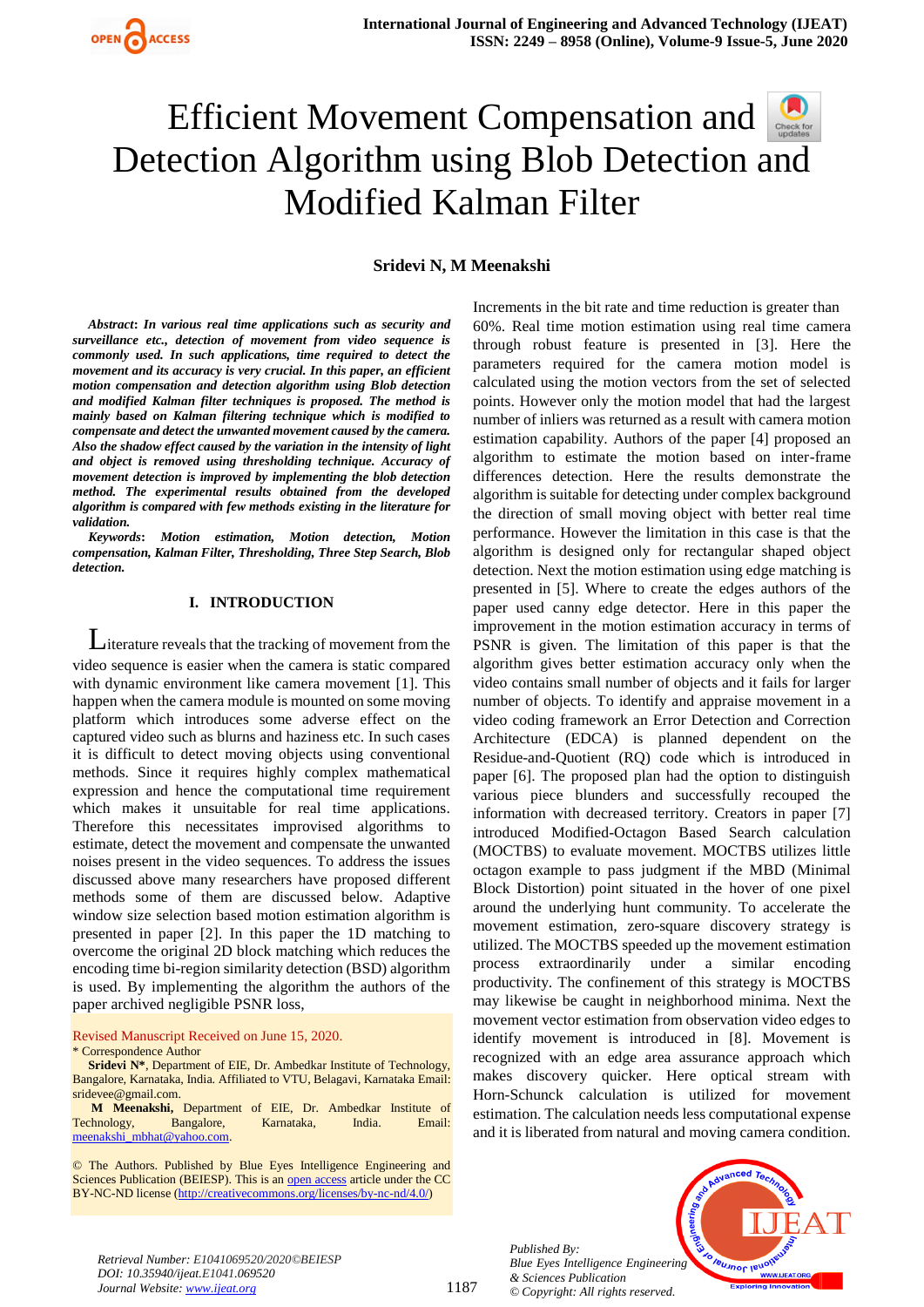Paper [9] utilizes iterative movement estimation and mistake assessment technique for effective impediment location. This technique is proposed with the end goal of PC vision regions that need precise impediment discovery. This technique recognizes the impeded districts. Creators of the paper [10] utilized movement estimation and revision unit. Movement estimation unit depends on square coordinating to appraise worldwide movement parameters expected to make up for the jitter and twist the picture to yield a settled grouping. The impediment in this technique is that the amended video picture is marginally obscured and the image goals is somewhat decreased.

From the above literature surveys, it is observed that the existing algorithms can't be able to detect and compensate the movement properly. As a result, the detection accuracies are less for those cases. Moreover, if the camera module is in motion then the detection accuracy reduced drastically. To overcome from the above discussed issues, in this paper conventional kalman filter equation is modified to improve the accuracy of detection in a dynamic environment.

## **II. PROPOSED ARCHITECTURE**

The proposed motion estimation and detection algorithm is given in figure 1.



**Fig. 1. Flow diagram of motion estimation and detection algorithm**

In this case, first the input video is read which is then converted into a finite number of frames depending upon video specifications such as frame rate, frame size etc. The

*Retrieval Number: E1041069520/2020©BEIESP DOI: 10.35940/ijeat.E1041.069520 Journal Website: www.ijeat.org*

corresponding blobs are detected from those frames using Modified Blob Detection technique which consists of some amount of noises. Those noises are removed by Thresholding block from which the moving object is detected by Moving Object Detection block. The output of the thresholding and Moving Object Detection is connected to the Switching block which switches the signal for proper manner to help the Modified Kalman Filter block to perform its proper operation. This signal is used by the Modified Kalman Filter to estimate, predict and correct the motion resulting almost accurate motion detection and compensation. Now insert the bounding box to the detected objects and display it using video viewer. Repeat the total operation in circular manner until all the frames are processed. Each block in the flow diagram is explained in detail below.

#### **A. Reading of the input video**

Normally videos are stored in the format of mp4, avi etc. To read the stored video signal, video recorder present in Image processing toolbox of MATLAB tool[11] is used. This reader is able to read most of the available video format exist till today.

## **B. Converting the video into number of frames**

The video stream read by MATLAB video reader tool box is not suitable for processing. For proper processing, it is required to convert the video stream into a finite number of frames [11]. At the time of conversion, the frame rate must be same as it is in the video format. Otherwise different types of issues occur in the design which leads to wrong prediction and detection.



#### **Fig. 2.Different frames of a video**

## **C. Blob detection**

In digital image processing Blob analysis is given by detecting regions that is having different properties from its adjacent regions. Here in this paper statistical blob technique is used [21]. An example of blob detection is given in figure 3.



**Fig. 3.Blob Analysis**

*Published By: Blue Eyes Intelligence Engineering & Sciences Publication © Copyright: All rights reserved.*

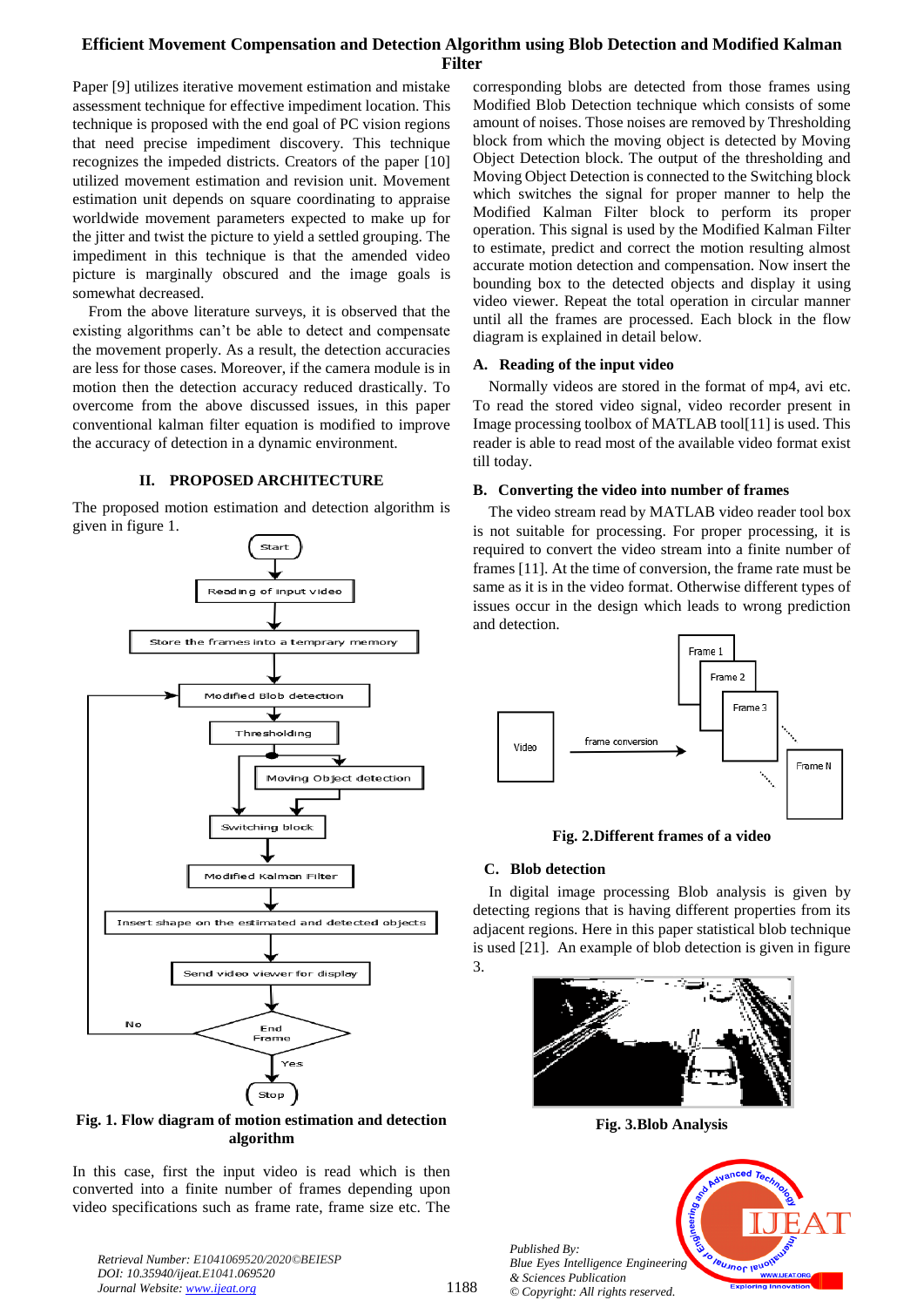

In this method, the different features of geometric parameters such as area, boarder line, center etc, present in the input image is represented by creating symbols from the statics of blobs. However the output of the morphological operation is used to extract blobs. In this application the normal statistical blob [22] is not suitable. Hence it is necessary to modify the existing statistical [23] blob method. In this paper the blob detection method proposed in the paper [26] is used.

## **D. Thresholding**

To reduce the false movement detection due to the light intensity variations, thresholding operation is used. Normally, any thresholding operation for image processing is mainly divided into two types as soft thresholding and hard thresholding [12]. In this case soft thresholding is used. To reduce noise easily and effectively, soft thresholding is used where the coefficient is zero when the absolute values are less than a threshold, otherwise, the coefficients value is modified and is given in equation (1).The result of the thresholding is assigned to the value of the sign function which multiplies the subtraction value between a coefficient and threshold T. If the coefficient is equal 0, greater than zero, or less than zero, then the sign function returns 0, 1, -1 respectively.

$$
f_S = \begin{cases} \n\text{sgn}(C(n))(C(n) - T); \n\text{for}|C(n)| \geq T \\
0; \n\text{Otherwise}\n\end{cases} \tag{1}
$$

#### **E. Moving Object Detection**

The displacement of any object in the video sequence is known as moving object. This is mainly determined by observing the difference between two or more consequent frames. Three step search (TSS) [13,14] is used in this paper to detect the moving object present in the frame. This method is based upon fast search technique which is having capability to reduce the candidate blocks effectively without reducing the search area. The algorithm is used to perform TSS is given in Figure 4. To perform moving object detection, three step search first set zero to the motion vector and try to find the best match value of the block in the current frame and reference frame. If and only if the best match value is lesser than a predefined threshold then only the minimum value of the best match set is considered as the centroid of motion in the reference frame from a set of current match frames. Using this best match, the centroid list is updated. If the step size is larger than '1', then half of the step size is considered and then the centroid list is updated else motion vector is returned. The sum of absolute difference (SAD) [15] is used for matching where the SAD values between two blocks are considered.



**Fig. 4.Three step search algorithm**

Let us consider for n x n pixel blocks, the matching criterion  $M(p,q)$  is defined by the following equation where (p,q) define the displacement. The block with the smallest SAD value is selected as the best match block, and the motion vector is then calculated accordingly.

$$
M(p,q) = \sum_{i=1}^{n} \sum_{j=1}^{n} [I_c(i,j) - I_r(i+p, j+q)] \tag{2}
$$

#### **F. Switching Block**

The modified Kalman filter needs some set of predefined detected frames from which the initial motion vectors are fed to the Modified Kalman filter. Those vectors are needed at initial conditions only. After some time the Modified Kalman filter can predict it by itself. So, it is necessary to disconnect the Moving Object Detection block output after some initial frames which is done by the frame switching block.This block switches the signal after 15 frames.

## **G. Modified Kalman Filter**

The Kalman filter is used to predict and correct the states present in many linear mathematical environment [16]. Normally due to the most accurate prediction and correction capabilities in both theoretical and practical environments, the kalman filter is used more widely than any other similar kind of filter. The prediction equation and update equation is used in Kalman filtering is given in Eq. (3) and Eq. (4)

$$
X(n) = F \cdot X(n-1) + V_q(n-1) \tag{3}
$$

 $Y(n) = H.X(n) + V_n(n)$  (4)

Where,  $X(n)$  – Estimated state variable Y(n) – Measurement variable

H – Measurement matrix  $V<sub>q</sub>(n)$  – System noise

 $V_p(n)$  – Measured noise

Now, the basic equations of Kalman filter [17] for image with linear environment is given in equation (5) to equation (12) below

$$
X_0 = X, i = 0 \tag{5}
$$

$$
X_i = X + \sqrt{(N + \lambda)P_i}, i = 1, 2, ..., N
$$
 (6)

$$
X_i = X + \sqrt{(N + \lambda)P_{(i-N)}}, i = N + 1, N + 2, ..., 2N \quad (7)
$$

$$
w_0^m = \frac{\lambda}{(N+\lambda)}\tag{8}
$$

$$
w_0^c = \frac{\lambda}{(N+\lambda)+(3-\alpha^2)}\tag{9}
$$

$$
w_i^m = w_0^c = \frac{1}{2(N+\lambda)}, \ i = 1, 2, \dots, 2N
$$
 (10)

$$
w^{m} = [w_0^{m}, \dots, w_{2N}^{m}]^{T}
$$
 (11)

$$
w = (I - [wm ... wm]) * diag(w0c ... w2Nc) * (I - [wm ... wm])
$$
\n(12)

Where,  $\lambda = 3\alpha^2 - N$  and  $\alpha$  controls the range of samples.

The above equation of Kalman filter is mainly based on linear errors which are not suitable for nonlinear case.

*Published By: Blue Eyes Intelligence Engineering & Sciences Publication © Copyright: All rights reserved.*



*Retrieval Number: E1041069520/2020©BEIESP DOI: 10.35940/ijeat.E1041.069520 Journal Website: www.ijeat.org*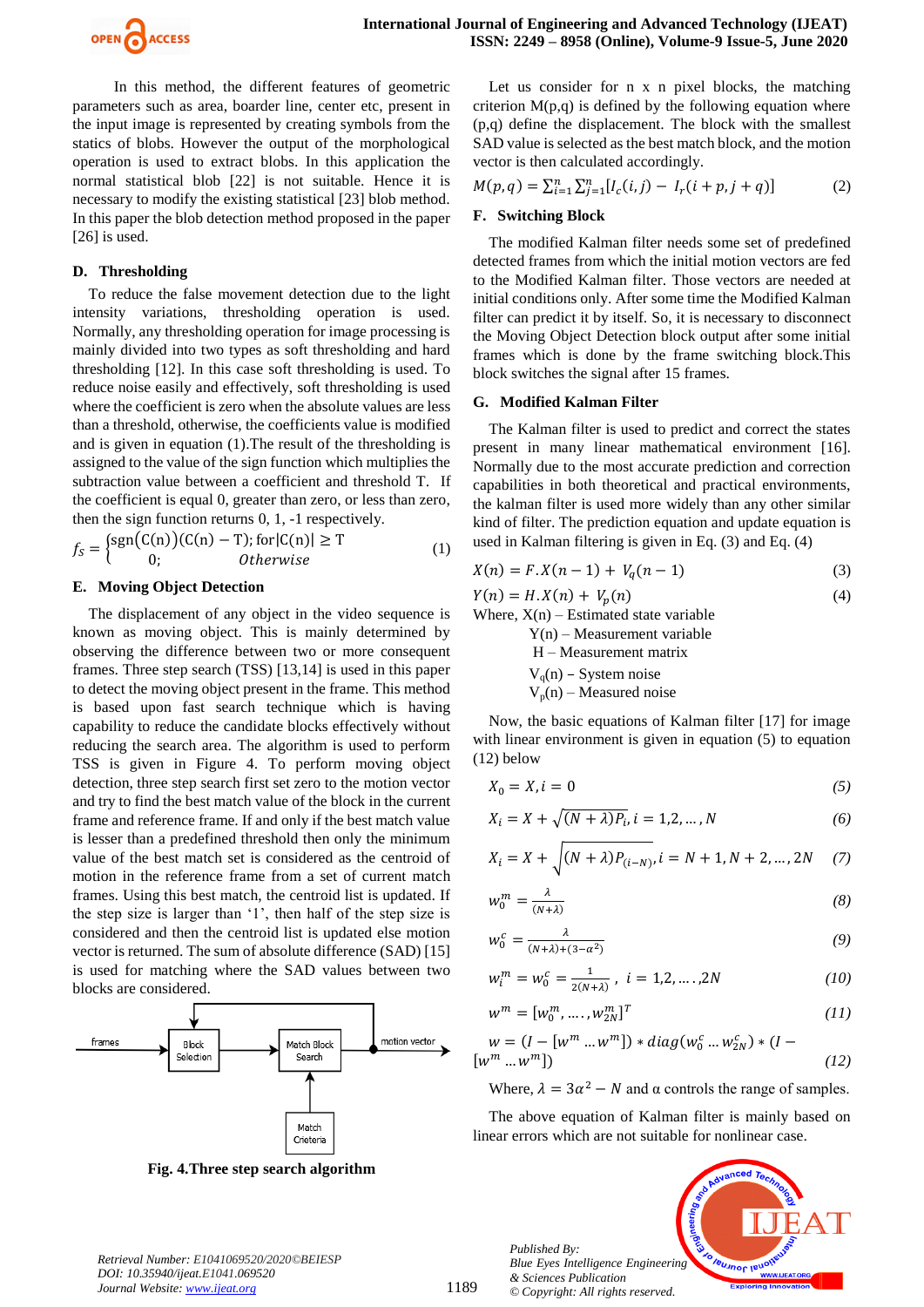To overcome from this problem, unscented transform [16] is used in Kalman filter prediction and update equations which is known as Unscented Kalman filter [17, 27]. This is widely used in real time scenario. The prediction is represented in nonlinear variation scenario as

$$
X(n+1) = f\{X(n)\}\tag{13}
$$

$$
Y(n) = h\{X(n)\}\tag{14}
$$

The existing equation for kalman filter with camera motion [28] is modified to get the modified Kalman filtering equations. To reduce the processing time, the number of the frames used for detection and compensations are reduced to some adjacent frames only. This increases the detection accuracy by considering local detections. But the disadvantages of this local detection is the increment of the false detection which is then minimized by using Blob detection along with the modified Kalman filter. The mathematical equations of modified Kalman filter for nonlinear environment is then defined through Eq (5) to Eq (12) as

$$
\hat{X}(n) = f\{n-1, X(n-1)\}\tag{15}
$$

$$
\widehat{X}(n|Y_{n-1}) = \widehat{X}(n) * w^m \tag{16}
$$

$$
P(n, n-1) = \left\{ \hat{X}_n * W(\hat{X}_n)^T \right\} + V_q(n-1) \tag{17}
$$

$$
X(n) = \left[\hat{X}(n|Y(n-1))\dots\hat{X}(n|(n-1))\right] + \sqrt{3}\alpha\left[\sqrt{P(n-1)} - \sqrt{P(n)}\right]
$$
\n(18)

$$
Y(n) = h\{n, X(n)\}\tag{19}
$$

$$
K(n) = \frac{X(n) * w * T^{T}(n)}{\{Y(n) * w * Y^{T}(n)\} + V \cdot p(n)}\tag{20}
$$

$$
\hat{X}{n|Y(n)} = \hat{X}{n|Y(n-1)} + K(n)[Y(n) - {Y(n)} * (21)
$$

$$
P(n) = P(n, n - 1) + K(n)[\{Y(n) * w * Y^{T}(n)\} + V_{p}(n)]K^{T}(n)
$$
\n(22)

Where,  $\hat{X}(n|Y(n))$  is the current estimation of state variable  $X(n)$  under the observation of  $Y(n)$ .

Now let us consider in real time scenario, M moving object exists. So, the measurement vector

$$
Y = [x_1, y_1, x_2, y_2, \dots, x_M, y_M]^T
$$
  
Where, {(x<sub>i</sub>, y<sub>i</sub>)} $i=1,2,\dots,M$ } (23)

By considering the velocity and acceleration of the moving object, the equation of variable 'X' is

$$
X = \begin{bmatrix} x_1, v_{x1}, a_{x1}, y_1, v_{y1}, a_{y1}, \dots, x_M, v_{xM}, y_M, v_{yM}, a_{ym} \end{bmatrix}^T
$$
  
(24)

Where,  $\{ (v_{xi}, v_{yi}) | i=1, 2, \ldots, M \}$  - velocity

 ${(a_{xi}, a_{vi})|i=1, 2, \ldots, M}$ - Acceleration

The moving model for i<sup>th</sup> object then can be defined as  
\n
$$
x_i(n) = x_i(n-1) + v_{xi}(n-1)dt + \frac{1}{2}a_{xi}(n-1)dt^2
$$
\n(25)  
\n
$$
y_i(n) = y_i(n-1) + v_{yi}(n-1)dt + \frac{1}{2}a_{yi}(n-1)dt^2
$$
\n(26)

*Retrieval Number: E1041069520/2020©BEIESP DOI: 10.35940/ijeat.E1041.069520 Journal Website: www.ijeat.org*

The transition matrix is then

$$
F = \begin{bmatrix} F_1 & \cdots & 0 \\ 0 & & 0 \\ \vdots & F_i & \vdots \\ 0 & \cdots & F_M \end{bmatrix}
$$
 (27)  
Where,  

$$
F_i = \begin{bmatrix} 1 & dt & \frac{dt^2}{2} & 0 & 0 & 0 \\ 0 & 1 & dt & 0 & 0 & 0 \\ 0 & 0 & 1 & 0 & 0 & 0 \\ 0 & 0 & 0 & 1 & dt & \frac{dt^2}{2} \\ 0 & 0 & 0 & 0 & 1 & dt \end{bmatrix}
$$
 (28)

In this case of the proposed modified kalman filter, the initial moving object is detected using TSS which is then used to define initial value of 'F' and 'H' which are then used to define 'X' values. This is performed by using Eq (17) to Eq (19). Then the position and velocity of the moving object is predicted using Eq (6) to eq (12). The predicted velocity and acceleration is fed back to the predictionwhich is used for proper object detection. Each object location is updated using Eq (11). This process continues until all frames are finished.



**Fig. 5.Proposed Modified Kalman Filter**

#### **III. PERFORMANCE ANALYSIS**

The performance of the designed algorithm is validated by estimating the accuracy of detection and false detection rate from the standard video steams which is discussed in detail below.

#### **A. Operational Parameters**

The accuracy of detection using any detection technique is given by the percentage of ratio of total number of objects detected with the actual number of objects present at a particular time in the video frame and is written mathematically [18] as

**Detection Accuracy** = 
$$
\frac{Number\ of\ detected\ Objects}{Number\ of\ Actual\ objects} x 100
$$
 (29)

For acceptable detection accuracy, for many of the frames high percentage of detection accuracy is obtained using eq. (29). However the detection accuracy for different frames is different. As a result, it is needed to calculate the average value of the frames. The equation for average detection accuracy is written as

*Published By: Blue Eyes Intelligence Engineering & Sciences Publication © Copyright: All rights reserved.*

1190

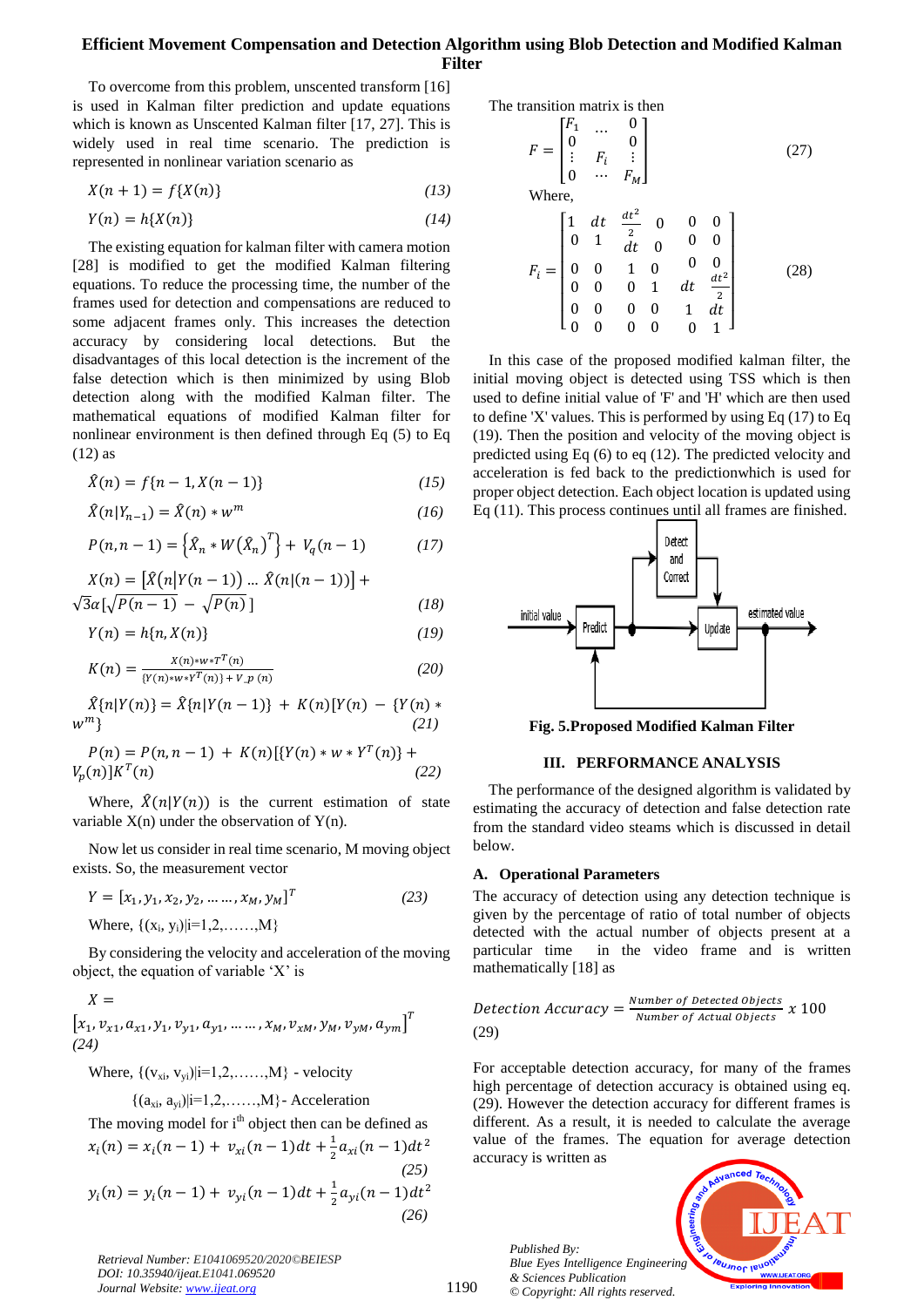

Detection Rate  $=\frac{1}{N}$  $\frac{1}{M}\sum_{i=1}^{M}$  (30) Where, M is the total number of considered frames

In many cases, due to various algorithmic issues some still objects are also detected as moving object which is technically known as false detection. The mathematical equation of false detection is given by

False Detection  $=$   $\frac{N}{2}$ ber by Fuisely Detected Objects<br>Number of Actual Objects X (31)

The False detection rate is then

False Detection Rate  $=\frac{1}{M}$  $\frac{1}{M}\sum_{i=1}^{M}$ (32)

## **B. Simulation Result**

The new algorithm introduced in this paper is implemented using MATLAB 2013a simulation tool. The algorithm is validated by considering different video scenarios which includes normal traffic, dense traffic and aerial traffic.

**Normal Traffic:** In this case, standard normal traffic video is considered. In this video sequence the number of cars are less which makes the detection easier and accurate. The simulation results are given in Figure 6 with some different frames .From those detected frames, it can be seen that most of the cases the algorithm detects the moving objects correctly, but in small cases it shows some false detections. This is mainly occurs when any new object introduced or background changes then the algorithm needs some time to predict and detect the motion components correctly.

| normal traffic scenario<br><b>Moving Object Detection</b> |                            |                           |                            |
|-----------------------------------------------------------|----------------------------|---------------------------|----------------------------|
| <b>Frame</b><br><b>Number</b>                             | <b>Actual Objects</b>      | <b>Correctly Detected</b> | Falsely<br><b>Detected</b> |
| $\overline{c}$                                            | 0                          | $\Omega$                  | 0                          |
| 17                                                        | 0                          | 0                         | 0                          |
| 22                                                        | 3                          | 3                         | 0                          |
| 30                                                        | 3                          | 3                         | 0                          |
| 35                                                        |                            |                           |                            |
| 42                                                        |                            |                           | 0                          |
| 55                                                        | $\overline{c}$             | $\overline{c}$            | 0                          |
| 65                                                        | 3                          | $\overline{c}$            | 0                          |
| 66                                                        | 3                          | $\overline{c}$            | 0                          |
| 69                                                        | 3                          | 3                         | 0                          |
| 70                                                        | 3                          | $\mathbf{3}$              | 0                          |
| 87                                                        |                            |                           | 0                          |
| 108                                                       |                            |                           |                            |
| 110                                                       |                            |                           | 0                          |
|                                                           | <b>True Detection rate</b> | 97.44%                    |                            |

**Table- I: The performance parameters with respect to** 

**Dense Traffic:** In this case, dense traffic video is considered. In this video sequence the number of cars are more which makes the detection tough and inaccurate. The simulation results are given in Figure 7 for different frames. In this case due to the overlapping of the moving components, the actual detection accuracy is reduced with compared to normal traffic conditions. But in the most of the existing motion detection algorithm can't detect moving objects at high accuracy in dense traffic conditions.

**False Detection rate** 3.86 %



**Fig. 6.Simulation Results of normal traffic flow**

*Blue Eyes Intelligence Engineering & Sciences Publication © Copyright: All rights reserved.*

*Retrieval Number: E1041069520/2020©BEIESP DOI: 10.35940/ijeat.E1041.069520 Journal Website: www.ijeat.org*

*Published By:*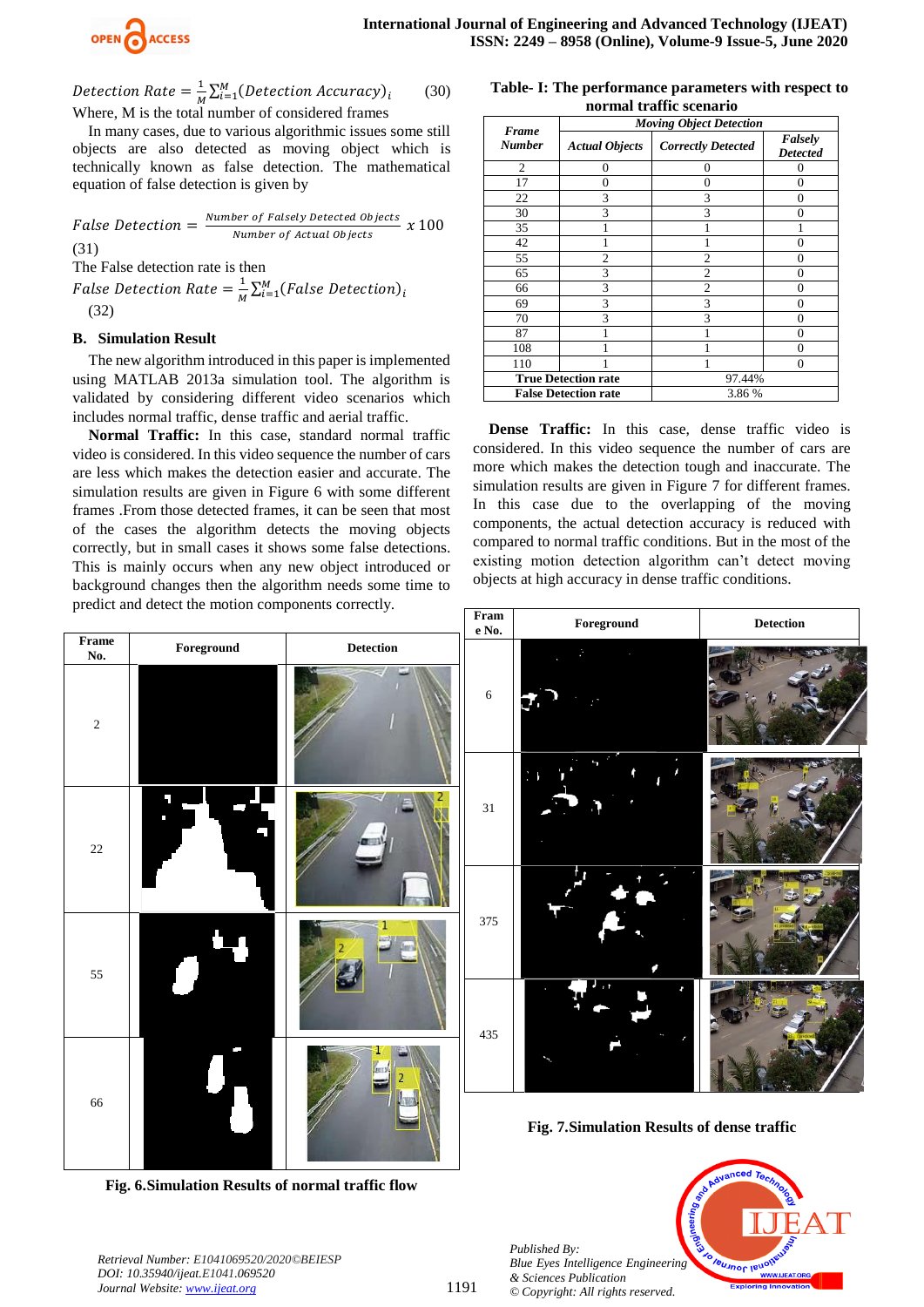**Table- II: Performance parameters for dense traffic.**

| <b>Frame Number</b>         | <b>Moving Object Detection</b> |                  |                         |
|-----------------------------|--------------------------------|------------------|-------------------------|
|                             | <b>Actual Objects</b>          | Detected Objects | <b>Falsely Detected</b> |
|                             |                                |                  |                         |
| 59                          | 18                             | 12               |                         |
| 84                          | 18                             | 14               |                         |
| 133                         | 21                             | 16               |                         |
| 251                         | 29                             | 21               |                         |
| 315                         | 25                             | 19               |                         |
| <b>True Detection rate</b>  |                                |                  | 67.74 %                 |
| <b>False Detection rate</b> |                                |                  | 15.02 %                 |

**Aerial Image:** The aerial videos are captured by a camera mounted on a drone is consider for this case. The foreground and detected objects are given in figure 4. In the case of the accurate detection when the camera is in motion, special camera with higher frame rates than normal camera is necessary. This will allow the algorithm to create the background model effectively which is helpful for proper detection and estimation. But such videos are not available easily. So, for demo purpose normal video with motion in camera is considered where the above mentioned criterion is not fulfilled. As a result, the detection accuracy is very low in this case.

| Fram<br>e No. | Foreground | <b>Detection</b>                 |
|---------------|------------|----------------------------------|
| $23\,$        |            |                                  |
| 53            |            | 11 predicted                     |
| 104           |            | 30<br>9 predicted<br>28 pridated |
| 147           |            |                                  |

**Fig. 8.Simulation Results of Aerial Video**

|                             | <b>Moving Object Detection</b> |                         |                         |
|-----------------------------|--------------------------------|-------------------------|-------------------------|
| Frame Number                | <b>Actual Objects</b>          | <b>Detected Objects</b> | <b>Falsely Detected</b> |
|                             |                                |                         |                         |
| Ion                         |                                |                         |                         |
| 56                          | 12                             |                         |                         |
| 132                         | 21                             | 15                      |                         |
| 209                         | 25                             | 16                      |                         |
| 402                         | 28                             |                         |                         |
| <b>True Detection rate</b>  |                                |                         | 64.21 %                 |
| <b>False Detection rate</b> |                                |                         | 20.05 %                 |

## **Table- III: Performance parameters for aerial video**

## **IV. COMPARISONS WITH EXISTING TECHNIQUES**

The results obtained from proposed movement compensation and detection technique is compared with some of the existing methods in terms of its true and false Detection rate and is presented in table 4. It is seen that the detection accuracy of the designed algorithm is better than existing. This is mainly due to the uses of motion vector in the Kalman filtering.

| <b>Table-IV: Comparison of Proposed Algorithm</b> |
|---------------------------------------------------|
| with Existing                                     |

| $\cdots$ and $\cdots$ and $\cdots$ and $\cdots$ |                                                                                    |                            |  |
|-------------------------------------------------|------------------------------------------------------------------------------------|----------------------------|--|
| <b>Authors</b>                                  | <b>Techniques</b>                                                                  | <b>Maximum</b><br>Accuracy |  |
| Venkatesan et al.<br>[24]                       | Automatic Traffic Monitoring in<br>Real-World Limited Bandwidth<br><b>Networks</b> | 89.68%                     |  |
| Chih-Yang et al.<br>[25]                        | Image Bit-Planes for Real-Time<br>Video Surveillance                               | 86.30%                     |  |
| Yu and Fenfen [26]                              | Optical flow                                                                       | 89.00%                     |  |
| Sridevi and<br>Meenakshi [27]                   | Gaussian Mixture Model with<br>Morphological filter                                | 93.18%                     |  |
| Proposed                                        | Modified Kalman Filter with<br>thresholding                                        | 97.44%                     |  |

# **V. CONCLUSION**

In this paper, computer vision algorithm to efficiently compensate and detect the movement is proposed. The designed algorithm uses blob detection and modified Kalman filtering to compensate and detect the movements efficiently. Blob detection are used to improve the detection accuracy and the noise induced due to the changes in the light intensity and shadow effect are removed using thresholding technique. In order to consider the camera motion, the conventional Kalman filtering equations are replaced to compensate the motion caused by the movement of the camera which is used for capturing the video sequences. The experimental results shows that the developed algorithm can be used for compensating and detecting the movement efficiently. The comparison result with existing technique proves that the algorithm is efficient in estimating and detecting motion than existing.

# **REFERENCES**

- 1. Isaac Cohen, G´erard Medioni "Detecting and Tracking Moving Objects for Video Surveillance" IEEE Proc. Computer Vision and Pattern Recognition Jun. 23-25, 1999. Fort Collins CO
- 2. Anand Paul and K. Bharanitharan, "Adaptive Edge Detection for Motion Estimation in H.264/AVC".Seoul, South Korea, 2010.

*Published By: Blue Eyes Intelligence Engineering & Sciences Publication © Copyright: All rights reserved.*



*Retrieval Number: E1041069520/2020©BEIESP DOI: 10.35940/ijeat.E1041.069520 Journal Website: www.ijeat.org*